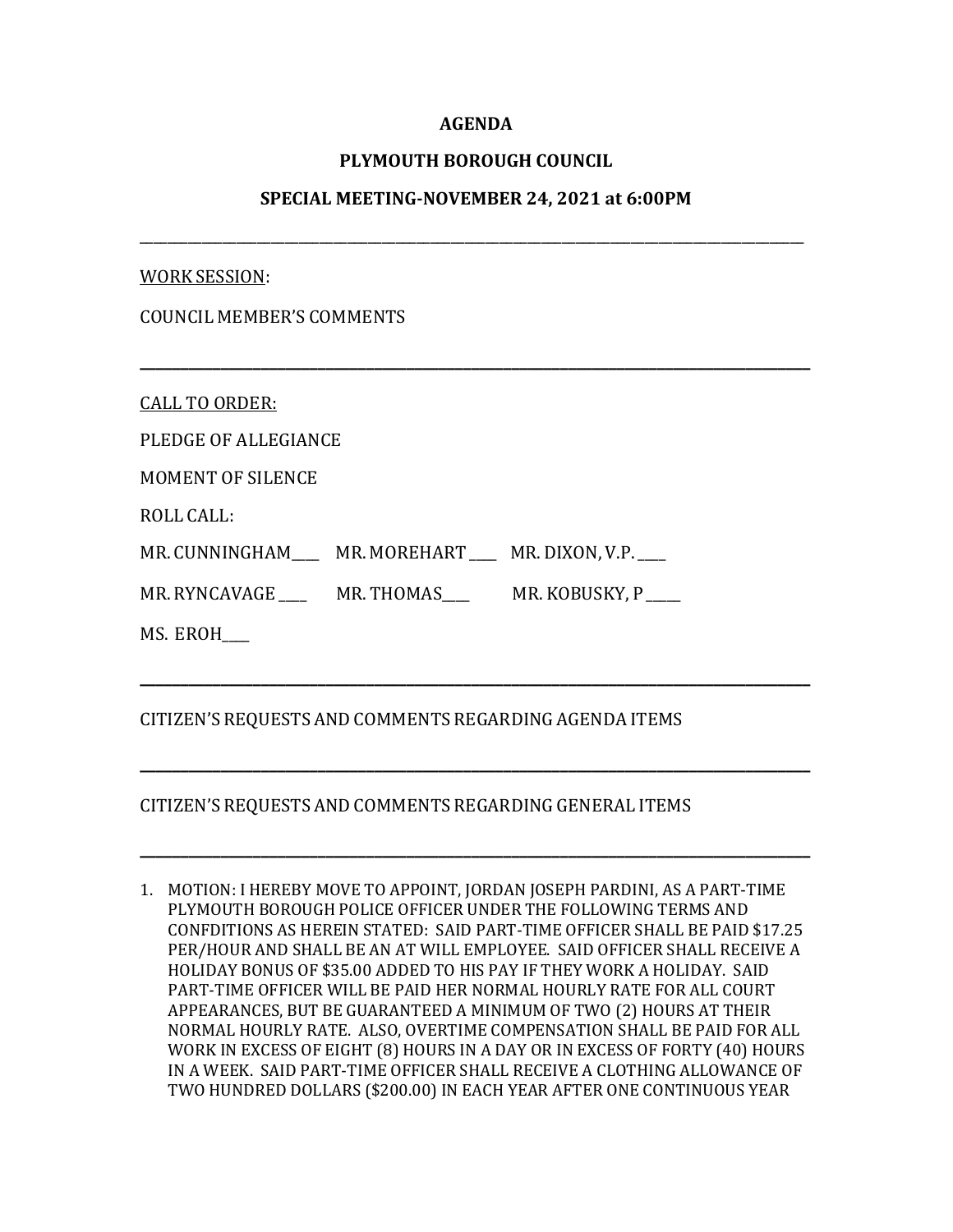OF SERVICE TO THE BOROUGH, PROVIDED HE WORKS A MINIMUM OF THREE HUNDRED TWENTY HOURS (320) IN SAID YEAR. THE ALLOTMENT MAY BE USED FOR CLEANING OF EQUIPMENT OR DUTY RELATED CLOTHING. ALL PURCHASES MUST BE MADE AT A VENDOR(S) DESIGNATED BY BOROUGH COUNCIL. THE APPOINTMENT DOES NOT INCLUDE ANY OTHER BENEFITS OF ANY TYPE NOT SPECIFICALLY STATED AS PART OF THIS APPOINTMENT. THIS APPOINTMENT WILL BE EFFECTIVE IMMEDIATELY. THIS APPOINTMENT IS CONTINGENT UPON THE APPOINTEE PROVINGING ALL INFORMATION REQUIRED BY ACT 57, INCLUDING THE APPROPRIATE CONSENTS IN ORDER FOR THE BOROUGH TO COMPLETE THE REQUIRED ACT 57 BACKGROUND CHECK AND THE SATISFACTORY RESULTS OF SUCH BACKGROUND CHECK.

| MR. CUNNINGHAM | MR. MOREHART | MR. DIXON, V.P. |
|----------------|--------------|-----------------|
| MR. RYNCAVAGE  | MR. THOMAS   | MR. KOBUSKY, P  |
| MS. EROH       |              |                 |

2. MOTION TO APPROVE RESOLUTION 10 OF 2021: A RESOLUTION OF THE BOROUGH OF PLYMOUTH, COUNTY OF LUZERNE, COMMONWEALTH OF PENNSYLVANIA REQUESTING REIMBURSEMENT FROM THE LUZERNE COUNTY OFFICE OF COMMUNITY DEVELOPEMETN FOR A GRANT PERTAINING TO STREET IMPROVEMENTS WITHIN THE BOROUGH IN INCOME ELIGIBLE AREAS.

\_\_\_\_\_\_\_\_\_\_\_\_\_\_\_\_\_\_\_\_\_\_\_\_\_\_\_\_\_\_\_\_\_\_\_\_\_\_\_\_\_\_\_\_\_\_\_\_\_\_\_\_\_\_\_\_\_\_\_\_\_\_\_\_\_\_\_\_\_\_\_\_\_\_\_\_\_\_\_\_\_\_\_\_\_\_\_\_\_\_\_\_\_\_\_\_\_

| MR. CUNNINGHAM    | MR. MOREHART | MR. DIXON, V.P. |
|-------------------|--------------|-----------------|
| MR. RYNCAVAGE ___ | MR. THOMAS   | MR. KOBUSKY, P  |
| MS. EROH          |              |                 |

3. MOTION: I HEREBY MOVE TO ACCEPT AND APPROVE THE 2020 FINANCIAL AUDIT FOR THE PERIOD ENDING DECEMBER 31, 2020 AS PERFORMED BY ZAVADA & ASSOCIATES 1089 WYOMING AVENUE, FORTY-FORT, PA.

\_\_\_\_\_\_\_\_\_\_\_\_\_\_\_\_\_\_\_\_\_\_\_\_\_\_\_\_\_\_\_\_\_\_\_\_\_\_\_\_\_\_\_\_\_\_\_\_\_\_\_\_\_\_\_\_\_\_\_\_\_\_\_\_\_\_\_\_\_\_\_\_\_\_\_\_\_\_\_\_\_\_\_\_\_\_\_\_\_\_\_\_\_\_\_\_\_

| MR. CUNNINGHAM | MR. MOREHART | MR. DIXON, V.P. ___                 |
|----------------|--------------|-------------------------------------|
| MR. RYNCAVAGE  | MR. THOMAS   | MR. KOBUSKY, P $\rule{1em}{0.15mm}$ |
| MS. EROH       |              |                                     |

4. MOTION: I HEREBY MOVE TO APPROVE PAYMENT TO ZAVADA & ASSOCIATES 1089 WYOMING AVENUE, FORTY-FORT, PA THE SUM OF \$8, 650.00, PER THEIR STATEMENT NOVEMBER 3, 2021, FOR THE PERFORMANCE OF THE 2020 FINANCIAL AUDIT FOR THE PERIOD ENDING DECEMBER 31, 2020.

\_\_\_\_\_\_\_\_\_\_\_\_\_\_\_\_\_\_\_\_\_\_\_\_\_\_\_\_\_\_\_\_\_\_\_\_\_\_\_\_\_\_\_\_\_\_\_\_\_\_\_\_\_\_\_\_\_\_\_\_\_\_\_\_\_\_\_\_\_\_\_\_\_\_\_\_\_\_\_\_\_\_\_\_\_\_\_\_\_\_\_\_\_\_\_\_\_